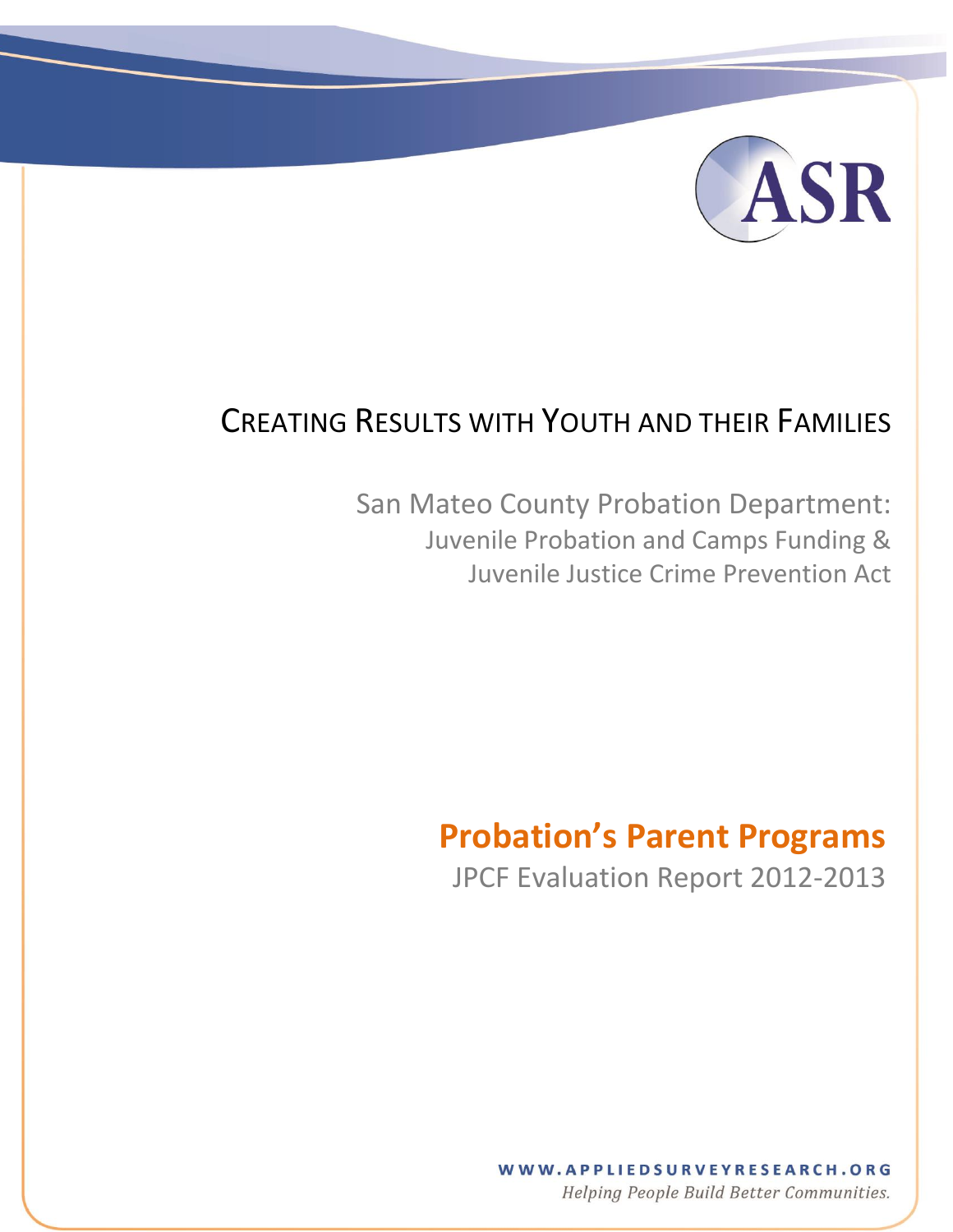# **TABLE OF CONTENTS**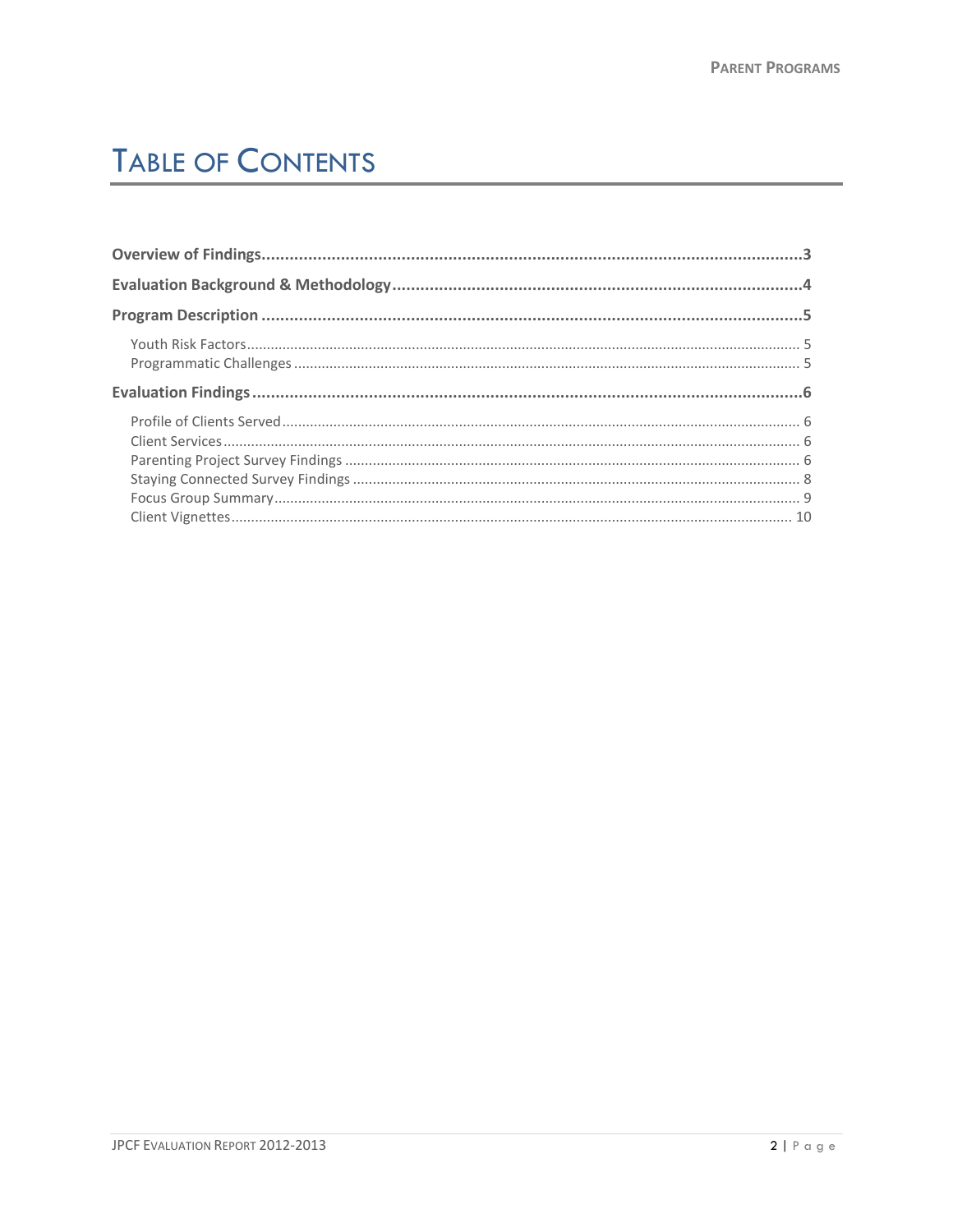# <span id="page-2-0"></span>OVERVIEW OF FINDINGS

Presented here is an overview of key data findings covering two evaluation years: 2011-2012 and 2012-2013. The following sections of the report will discuss these findings in detail.

| <b>Data Highlights</b>                                                     | <b>Evaluation Years</b> |                |
|----------------------------------------------------------------------------|-------------------------|----------------|
|                                                                            | 2011-2012               | 2012-2013      |
| Number of clients served                                                   | 127                     | 121            |
| Average number of hours of service                                         | 18.6                    | 16.2           |
| Average length of time in the program (months)                             | $\overline{2}$          | $\overline{2}$ |
| Percentage of participants who:                                            |                         |                |
| Improved their Total Asset Score                                           | <b>NA</b>               | <b>NA</b>      |
| Continued to abstain from AOD                                              | <b>NA</b>               | <b>NA</b>      |
| (only includes those who reported no drug/alcohol use at program<br>entry) |                         |                |
| Reduced their use of AOD                                                   | <b>NA</b>               | <b>NA</b>      |
| (only includes those who were at or above the clinical cutoff score)       |                         |                |
| Arrested for new law violations                                            | <b>NA</b>               | <b>NA</b>      |

Figure 1. **Data Highlights from 2011-2012 and 2012-2013**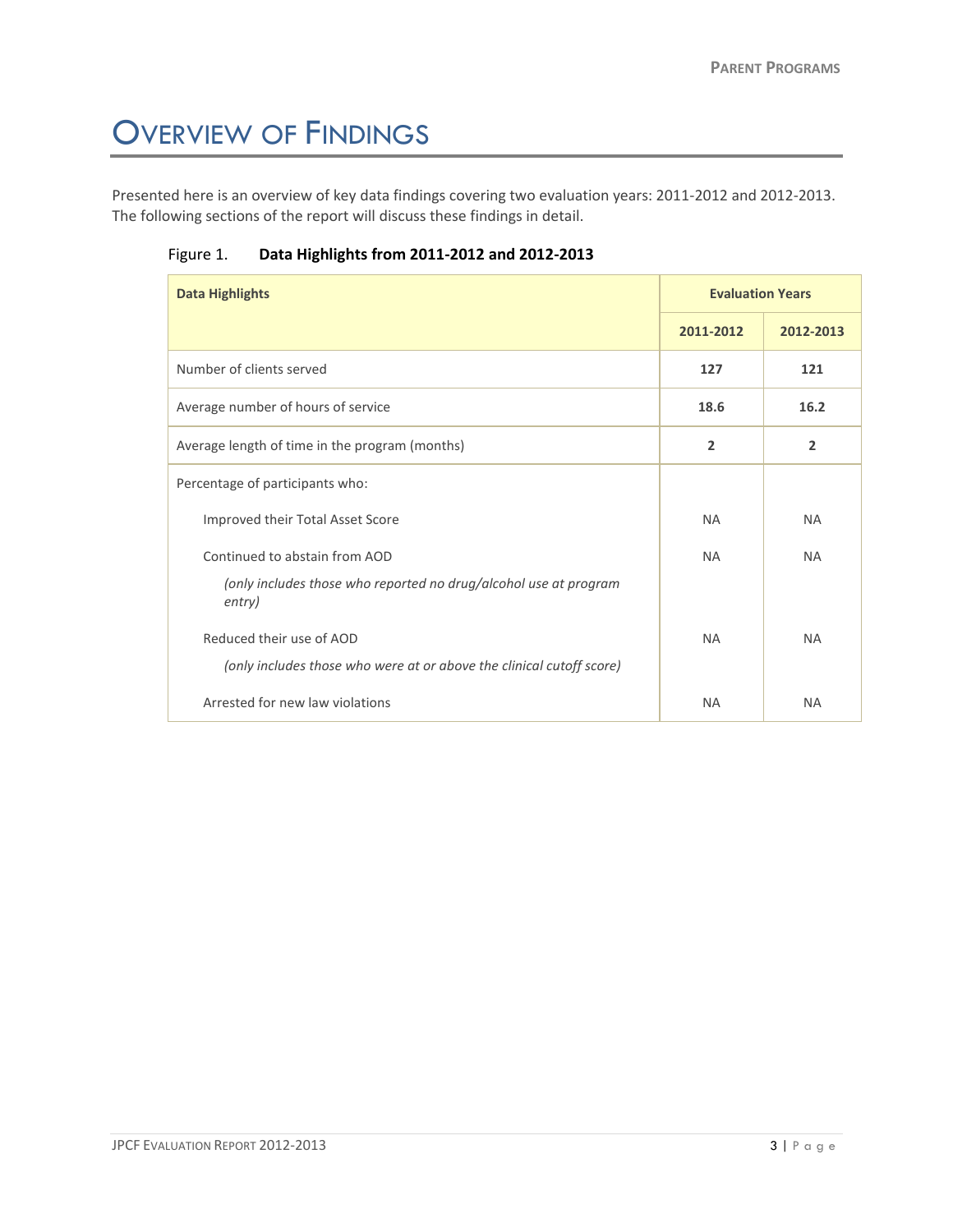# <span id="page-3-0"></span>EVALUATION BACKGROUND & METHODOLOGY

In 2011, six programs serving San Mateo County youth and their families were awarded three-year grants from the San Mateo County Probation Department's allocation of Juvenile Probation and Camps Funding. The Juvenile Probation and Camps Funding Program (JPCF) was developed in response to legislation signed by Governor Schwarzenegger in July 2005 (AB 139, Chapter 74) which appropriated state funds to support a broad spectrum of county Probation services targeting at-risk youth, juvenile offenders and their families. JPCF is administered by the State Controller's Office with the funding amount being dependent upon actual receipts from California Vehicle License fees. After having awarded programs their contracts for the 2011-12 fiscal year, San Mateo learned that they were receiving less JPCF funding than anticipated and was required to reduce contract amounts by one-third. All programs were therefore required to adjust their scope of services for that year. During fiscal year 2012-13, however, 100% of the funds were reinstated, allowing programs to return to their original scope of services.

Applied Survey Research (ASR) was awarded the contract as the evaluator of San Mateo's JPCF programs and also experienced reduced funding from the original proposal. The first year of evaluation was very formative in nature, consisting of an evaluation kick-off meeting to discuss the overall goals and driving evaluation questions, and meetings with each grantee to review program-specific outcomes and finalize the evaluation plan. ASR identified and piloted assessment tools to capture youth development changes (i.e., the Search Institute's Developmental Asset Profile) as well as changes in perception and usage of alcohol and other drugs (i.e., Adolescent Alcohol and Drug Inventory Scale). These assessments were formally launched during fiscal year 2012-2013.

This year's JPCF evaluation report documents:

- Service- and client-level data: number of clients served, the number of units of service and basic client demographics
- Client survey data: pre- and post-survey data captured on the Parent Project and Staying Connected surveys
- Client success stories illustrating the extent to which services impacted youth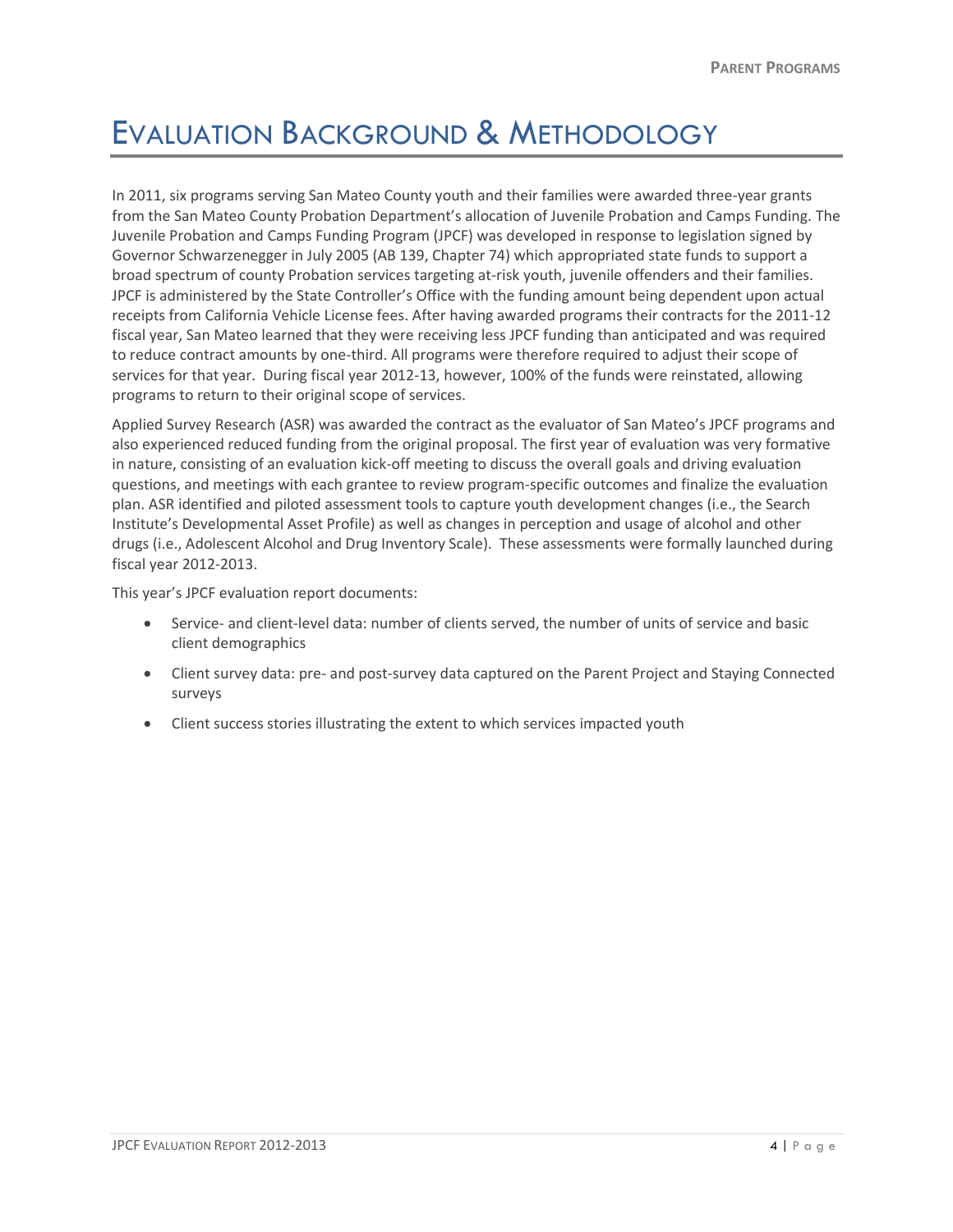# <span id="page-4-0"></span>PROGRAM DESCRIPTION

The Probation Parent Programs serve Court-ordered or Court-directed probation-referred parents of children eight years old and over. Generally, one parent is required to complete the series (as defined by attending at least eight classes) and the other may also attend. Sessions range in length from two to three hours each. There are two curricula administered by the Parenting Program.

The Parent Project® [\(www.parentproject.com\)](http://www.parentproject.com/) is a parent training program designed specifically for parents of strong-willed or out of control teens ages 13-18. The program targets poor school attendance and performance, emotional/behavioral problems, family conflict, runaway behavior, violence, substance abuse, criminal activity, and gang affiliation. The curriculum teaches concrete prevention, identification, and intervention strategies for the most destructive of adolescent behaviors. Parents learn how to increase communication, create positive parent-teen relationships, improve children's school performance, intervene with substance abuse, and apply techniques for active listening and discipline. This is a 10-week program (3 hour groups and 2 hours for the last 4 sessions) taught in English and Spanish. The Parent Project is led by trained, certified facilitators, and parents practice "homework" between groups. Facilitators encourage the group to function independently during the last four weeks. Parents are provided with the UCLA Self-Help Model and encouraged to continue to meet together when the "formal" group ends.

Staying Connected with Your Teen-Prevention Program (Staying Connected) is an educational and skill building program created for families with youth between the ages of 12-18. The goal of the program is to reduce risk factors and strengthen protective factors that are known to predict later alcohol and other drug use, delinquency, violent behavior, and other behavioral problems in adolescence. The program focuses on strengthening family bonds; establishing clear standards for behavior and helping parents more appropriately manage the behavior of their teens while encouraging their adolescent growth toward independence in the process. The program is 10 weeks in length.

### <span id="page-4-1"></span>Youth Risk Factors

The families referred to the Parent Programs exhibit risk factors known to significantly influence youth development and delinquency.<sup>1</sup> As indicated during ASR's interview with program staff, a little over half of the parents served by this program are single mothers and about half of the youth have mental health disorders and are at-risk of becoming affiliated or involved in gang activities.

### <span id="page-4-2"></span>Programmatic Challenges

As noted during ASR's site visit during fiscal year 11-12, Probation's Parent Project would like to eventually increase its staffing to be able to serve more parents in the community.

 $\overline{a}$ 

 $^1$  Please refer to the Local Action Plan 2011-2015 for a list of risk factors identified in the literature, and for a list of needs to be addressed by Local Action Plan strategies.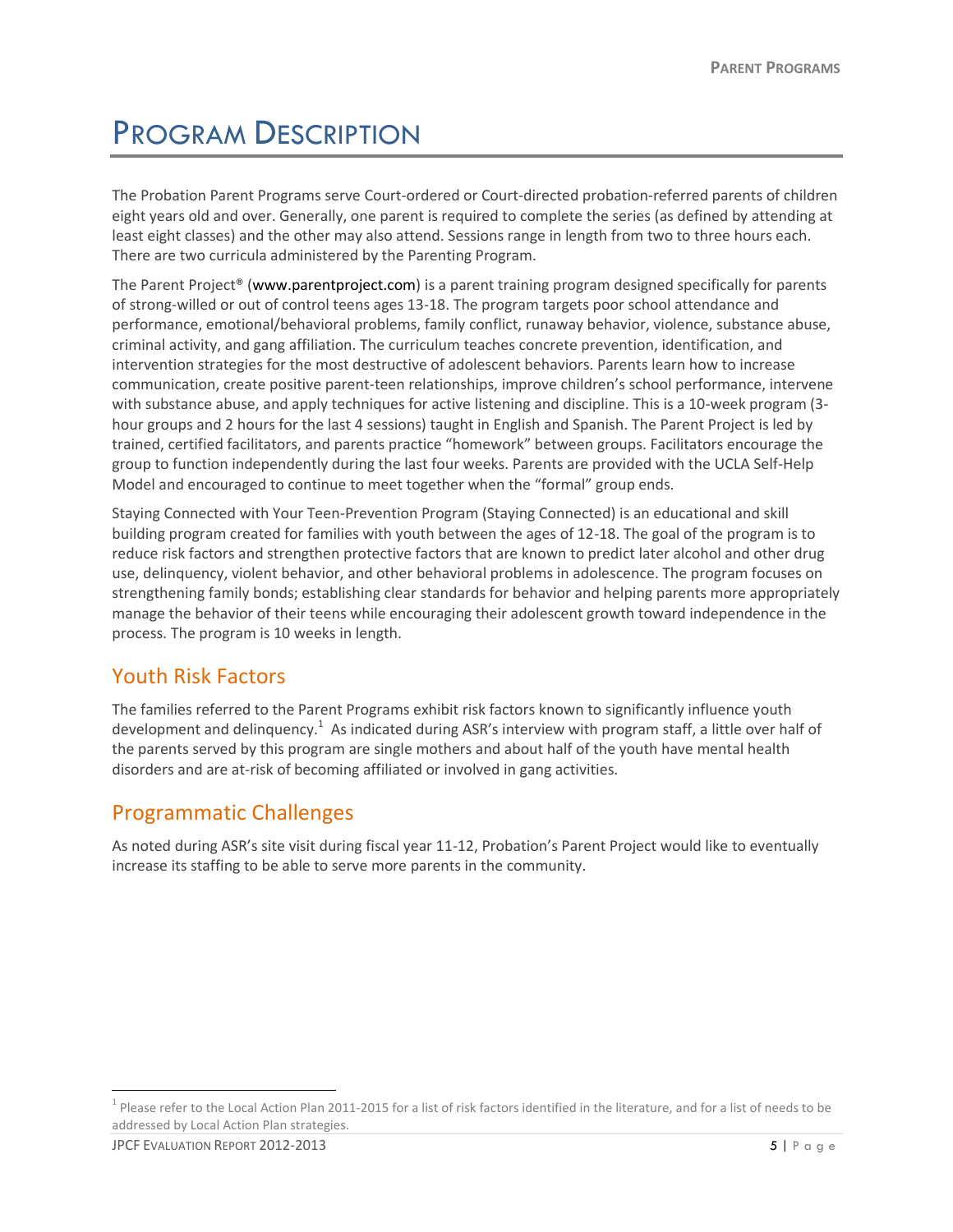# <span id="page-5-0"></span>EVALUATION FINDINGS

### <span id="page-5-1"></span>Profile of Clients Served

From July 2012 through June 2013, a total of 121 unduplicated parents were served by both the Parent Project and the Staying Connected program. The majority of parents who attended one of the two parenting series were females (64%) and most participants were Latinos (71%).

|                        |                           | <b>Sample</b> |
|------------------------|---------------------------|---------------|
| Number served          |                           | 121           |
| Gender                 | Male                      | 36%           |
|                        | Female                    | 64%           |
| Ethnicity              | Latino                    | 71%           |
|                        | Caucasian                 | 17%           |
|                        | Filipino/Pacific Islander | 8%            |
|                        | Asian                     | 3%            |
|                        | Other/Multi-racial        | $1\%$         |
| Average age of clients |                           | <b>NA</b>     |

| Figure 1. | <b>Client Demographics, FY 2012-2013</b> |
|-----------|------------------------------------------|
|-----------|------------------------------------------|

Note: The percentages are based on 121 participants.

### <span id="page-5-2"></span>Client Services

Parents who entered and exited the program during fiscal year 2012-2013 received services for two months. For all parents served, the average amount of service was 16 hours, and the overall number of units of service for the year totaled 1,783 hours.

#### Figure 2. **Units of Service, FY 2012-2013**

|                               | Units of<br>service |
|-------------------------------|---------------------|
| Mean Units of Service         | 16.2                |
| <b>Total Units of Service</b> | 1.783               |

### <span id="page-5-3"></span>Parenting Project Survey Findings

A pre and post-survey was administered to 39 "Parent Project" parents who participated in FY 2012-2013. Each survey item was measured on a 4-point scale, with 1 being "Never," 2 being "Not often," 3 being "Often," and 4 being "Always." As such, a high mean score at post-test reflects a high level of agreement with the statement.

Parents made improvements on nearly every item on the survey, many of which rose to a level of statistical significance. The items that experienced the highest change from pre- to post-test are: *"I write my child notes that say I love him/her," "I have conversations with my child about suicide,"* and *"I hug or kiss my child."*

On the other hand, parents reported an increase in behaviors such as lying and stealing (significantly more at post-test). One possible explanation is that parents may have 'under-reported' on these practices at the start of the program or may not have understood or been aware of these issues prior to participating in the program.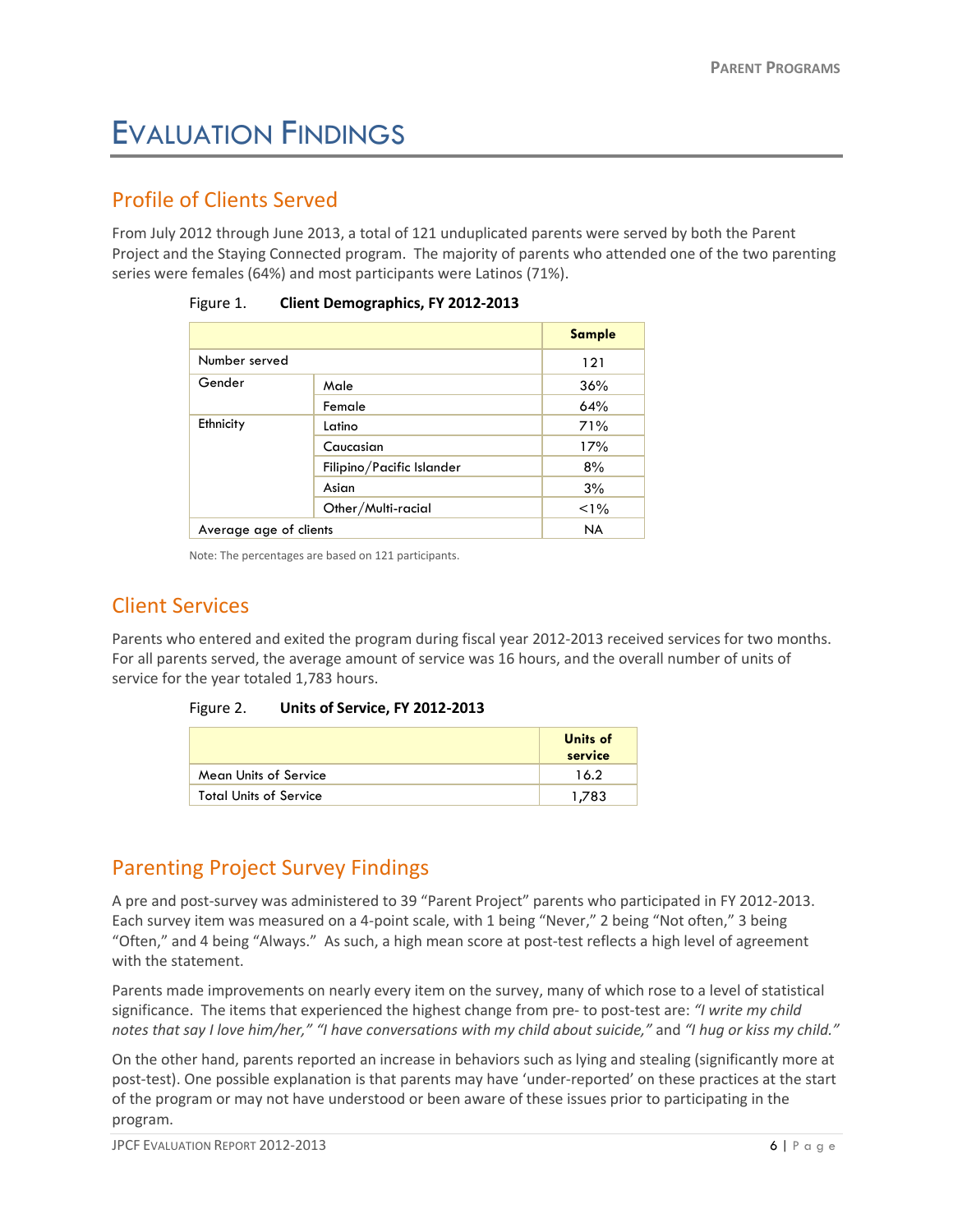|  | Figure 3. Parent Project Pre/Post Mean Scores |  |
|--|-----------------------------------------------|--|
|--|-----------------------------------------------|--|

|                                                                           | Pre-test<br>mean score | Post-test<br>mean score | <b>Pre/Post</b><br>change |
|---------------------------------------------------------------------------|------------------------|-------------------------|---------------------------|
| I tell my child that I love him/her                                       | 3.16                   | 3.36                    | $0.20**$                  |
| I enforce consequences when my child breaks the rules                     | 2.62                   | 3.11                    | $0.49*$                   |
| I am able to tell or show my child that I am proud of his/her actions     | 2.97                   | 3.26                    | 0.29                      |
| I hug or kiss my child                                                    | 2.59                   | 3.13                    | $0.54*$                   |
| I recognize when my child does something positive                         | 3.26                   | 3.46                    | 0.20                      |
| I write my child notes that say I love him/her                            | 1.56                   | 2.22                    | $0.66*$                   |
| My child yells at me                                                      | 2.86                   | 3.03                    | 0.17                      |
| I yell at my child                                                        | 3.06                   | 3.11                    | 0.05                      |
| My child and I verbally argue                                             | 2.89                   | 2.89                    | ---                       |
| I am aware of where my child is after school, at night and/or on weekends | 3.19                   | 3.03                    | $-0.13$                   |
| I have conversations with my child about:                                 |                        |                         |                           |
| <b>Drugs</b>                                                              | 3.41                   | 3.63                    | 0.22                      |
| Alcohol                                                                   | 3.46                   | 3.50                    | 0.04                      |
| Peer pressure                                                             | 3.14                   | 3.34                    | 0.20                      |
| Gangs                                                                     | 3.14                   | 3.24                    | 0.10                      |
| Sexual activity                                                           | 2.63                   | 3.10                    | $0.47*$                   |
| Depression                                                                | 2.89                   | 3.22                    | 0.33                      |
| Suicide                                                                   | 2.24                   | 2.79                    | $0.55**$                  |
| <b>Running away</b>                                                       | 2.61                   | 2.71                    | 0.10                      |
| My child and I do things together                                         | 2.56                   | 2.65                    | 0.10                      |
| I monitor my child's grades                                               | 2.88                   | 2.97                    | 0.09                      |
| I monitor my child's school attendance                                    | 2.97                   | 3.33                    | $0.36**$                  |
| I listen to my child without interrupting                                 | 3.03                   | 3.19                    | 0.16                      |
| I check my child's:                                                       |                        |                         |                           |
| <b>Backpack</b>                                                           | 2.48                   | 2.79                    | $0.31**$                  |
| Room                                                                      | 2.84                   | 2.94                    | 0.10                      |
| Car                                                                       | 1.75                   | 2.00                    | 0.25                      |
| My child:                                                                 |                        |                         |                           |
| Lies                                                                      | 2.55                   | 2.21                    | -0.34                     |
| <b>Cheats</b>                                                             | 3.10                   | 3.00                    | $-0.10$                   |
| <b>Steals</b>                                                             | 3.61                   | 3.35                    | $-0.26**$                 |
| Complies with his/her curfew                                              | 2.79                   | 2.79                    | ---                       |
| <b>Complies with house/family rules</b>                                   | 2.32                   | 2.74                    | $0.42*$                   |
| Cuts classes at school                                                    | 2.93                   | 2.93                    | ---                       |
| I pay full attention when my child talks to me                            | 3.42                   | 3.46                    | 0.04                      |
| I have house or family rules for my child                                 | 3.19                   | 3.19                    | ---                       |
| I know what consequences to apply when my child breaks the rules          | 2.94                   | 3.19                    | 0.25                      |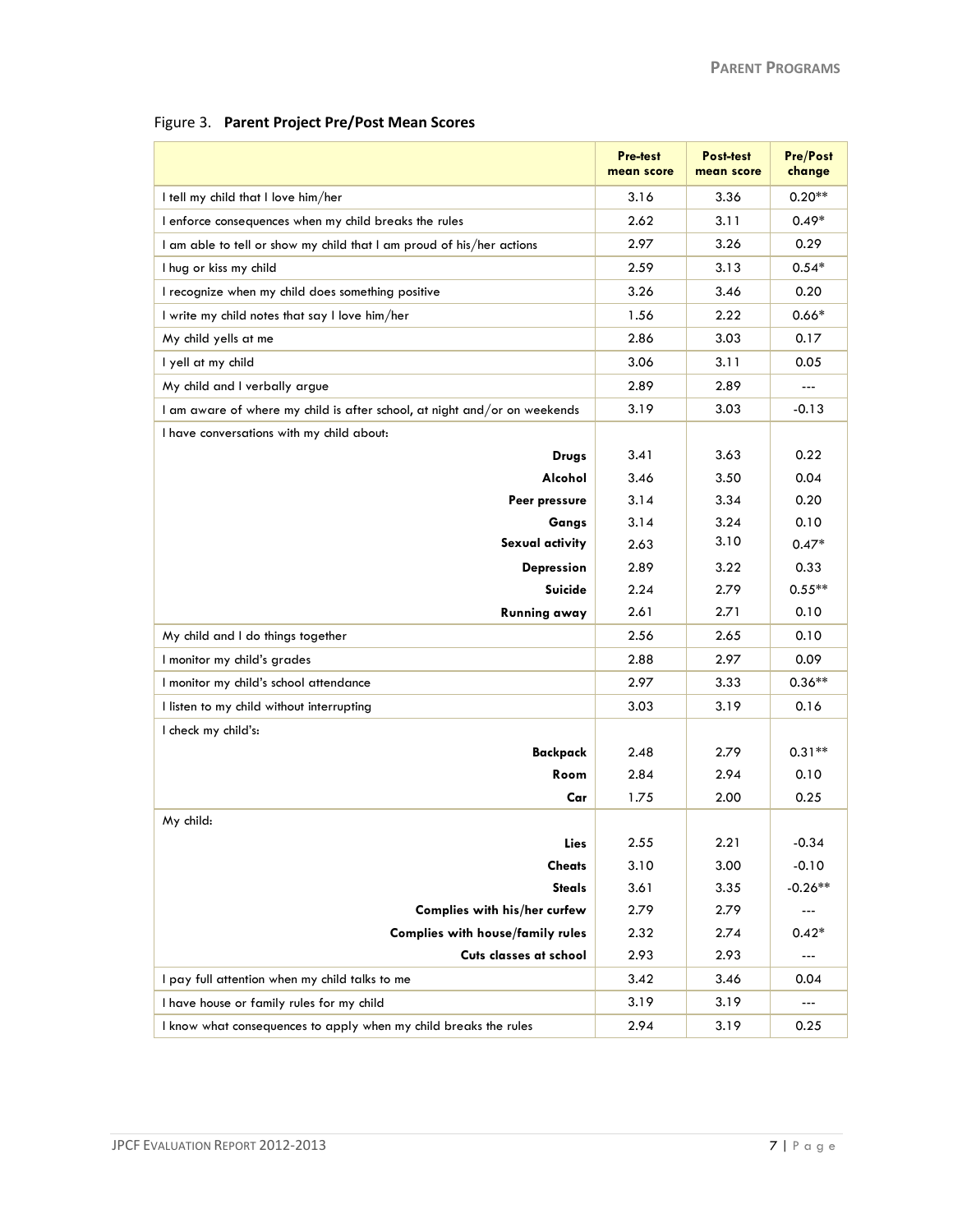|                                                              | <b>Pre-test</b><br>mean score | Post-test<br>mean score | <b>Pre/Post</b><br>change |
|--------------------------------------------------------------|-------------------------------|-------------------------|---------------------------|
| I know who my child's friends are by name                    | 2.65                          | 2.72                    | 0.07                      |
| I know how to contact my child's friends and their guardians | 2.07                          | 2.31                    | 0.24                      |
| know how my child spends his/her money                       | 2.56                          | 2.75                    | 0.19                      |
| know how my child spends his/her free time                   | 2.94                          | 2.83                    | $-0.11$                   |

Note: The sample size varied between 4 and 39. (\*)=statistically significant at p<.01; (\*\*)=statistically significant at p<.05.

## <span id="page-7-0"></span>Staying Connected Survey Findings

Provided next are the findings associated with Staying Connected. Please note that this program's curriculum does not emphasize all aspects of the Parent Project curriculum, and, as such, some of the items were removed from the survey. A pre and post-survey was administered to 29 "Staying Connected" parents who participated in FY 2012-2013. Each survey item was measured on a 4-point scale, with 1 being "Never," 2 being "Not often," 3 being "Often," and 4 being "Always." As such, a high mean score at post-test reflects a high level of agreement with the statement.

Staying Connected parents made many gains, but the most significant one was about their increased dialogues with their child about suicide, running away, and depression. Parents were also significantly more aware of their child's whereabouts.

Conversely, some practices worsened from pre- to post-test, such as "*I have house/family rules for my child," "I have conversations with my child about peer pressure,"* and *"I know what consequences to apply when my child breaks the rules."* As explained in the section above, some parents may have 'under-reported' on these practices at the time they started the program or were not aware of these issues prior to participating in the program.

|                                                                           | Pre-test   | Post-test  | <b>Pre/Post</b> |
|---------------------------------------------------------------------------|------------|------------|-----------------|
|                                                                           | mean score | mean score | change          |
| I tell my child that I love him/her                                       | 3.28       | 3.41       | 0.13            |
| I enforce consequences when my child breaks the rules                     | 3.11       | 3.18       | 0.07            |
| I am able to tell or show my child that I am proud of his/her actions     | 3.21       | 3.31       | 0.1             |
| I recognize when my child does something positive                         | 3.39       | 3.36       | $-0.03$         |
| My child yells at me                                                      | 2.50       | 2.36       | $-0.14$         |
| I yell at my child                                                        | 2.61       | 2.68       | 0.07            |
| My child and I verbally argue                                             | 2.58       | 2.54       | $-0.04$         |
| I am aware of where my child is after school, at night and/or on weekends | 2.85       | 3.15       | $0.30**$        |
| I have conversations with my child about:                                 |            |            |                 |
| <b>Drugs</b>                                                              | 3.10       | 3.21       | 0.11            |
| Alcohol                                                                   | 3.07       | 3.14       | 0.07            |
| Peer pressure                                                             | 3.00       | 2.81       | $-0.19$         |
| Gangs                                                                     | 2.79       | 3.00       | 0.21            |
| Sexual activity                                                           | 2.59       | 2.76       | 0.17            |
| <b>Depression</b>                                                         | 1.88       | 2.58       | $0.70*$         |
| Suicide                                                                   | 1.59       | 2.44       | $0.85*$         |
| Running away                                                              | 1.71       | 2.54       | $0.83*$         |

#### Figure 4. **Staying Connected Pre/Post Mean Scores**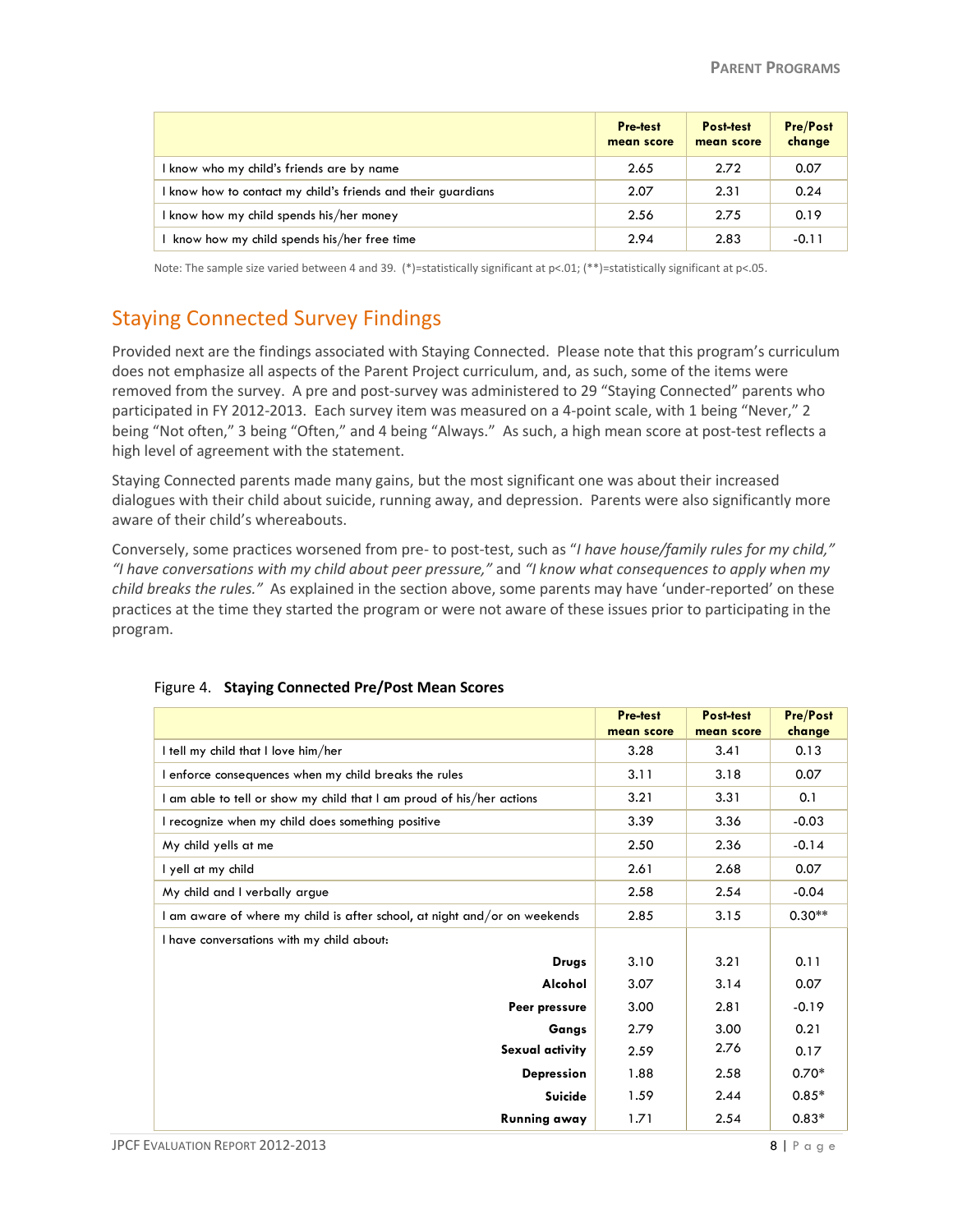|                                                                  | Pre-test<br>mean score | Post-test<br>mean score | <b>Pre/Post</b><br>change |
|------------------------------------------------------------------|------------------------|-------------------------|---------------------------|
| My child and I do things together                                | 2.46                   | 2.75                    | 0.29                      |
| I monitor my child's grades                                      | 3.11                   | 3.44                    | 0.33                      |
| I monitor my child's school attendance                           | 3.44                   | 3.48                    | 0.04                      |
| I listen to my child without interrupting                        | 2.85                   | 2.78                    | $-0.07$                   |
| I check my child's:                                              |                        |                         |                           |
| Backpack                                                         | 2.56                   | 2.70                    | 0.14                      |
| Room                                                             | 2.96                   | 2.89                    | $-0.07$                   |
| Car                                                              | 2.00                   | 2.67                    | 0.67                      |
| I pay full attention when my child talks to me                   | 3.29                   | 3.25                    | $-0.04$                   |
| I have house or family rules for my child                        | 3.21                   | 3.04                    | $-0.17$                   |
| I know what consequences to apply when my child breaks the rules | 3.00                   | 2.89                    | $-0.11$                   |
| I know how my child spends his/her free time                     | 2.82                   | 3.04                    | 0.22                      |

Note: The sample size varied between 6 and 29. (\*) statistically significant at p<.01; (\*\*) statistically significant at p<.05.

### <span id="page-8-0"></span>Focus Group Summary

ASR held a focus group with nine program participants, representing seven families. Participants had attended six sessions, and had three more remaining.

#### *What topics did parents learn about while attending the sessions?*

- **Drugs** Parents learned about the side effects of drug and alcohol use; where youth typically hide drugs; the prevalence of drug use at school and in the classroom; and they also learned about the drug culture.
- **Peer pressure** Parents now understand the level of pressure their child may be under while at school.
- **Gangs** Parents are now able to recognize the signs of gang involvement or gang association (e.g., colors, clothing).
- **Legal rights for youth** Parents understand the importance of having their child consult a lawyer prior to talking to the police when an arrest is made.
- **Juvenile justice as a whole** Parents understand that not all probation officers handle situations similarly. Some probation officers are more lenient than others.

### *What changes have parents seen in their child's behavior or attitude since attending this program?*

- Children become aware of how their behaviors impact the people around them, such as their parents and siblings. "He feels really bad [about seeing his mother come to class] and very guilty."
- Parents have more credibility in the eyes of their child. "My daughter believes me more because I am coming to this class now."
- Children are interested in hearing about what their parents learned during their sessions, which often leads to improved and more frequent parent-child communication.

Parents also shared the following changes that they believe are attributable to their child's experience with the Juvenile Justice System and/or while being on probation:

Children now understand that there are consequences to their actions.